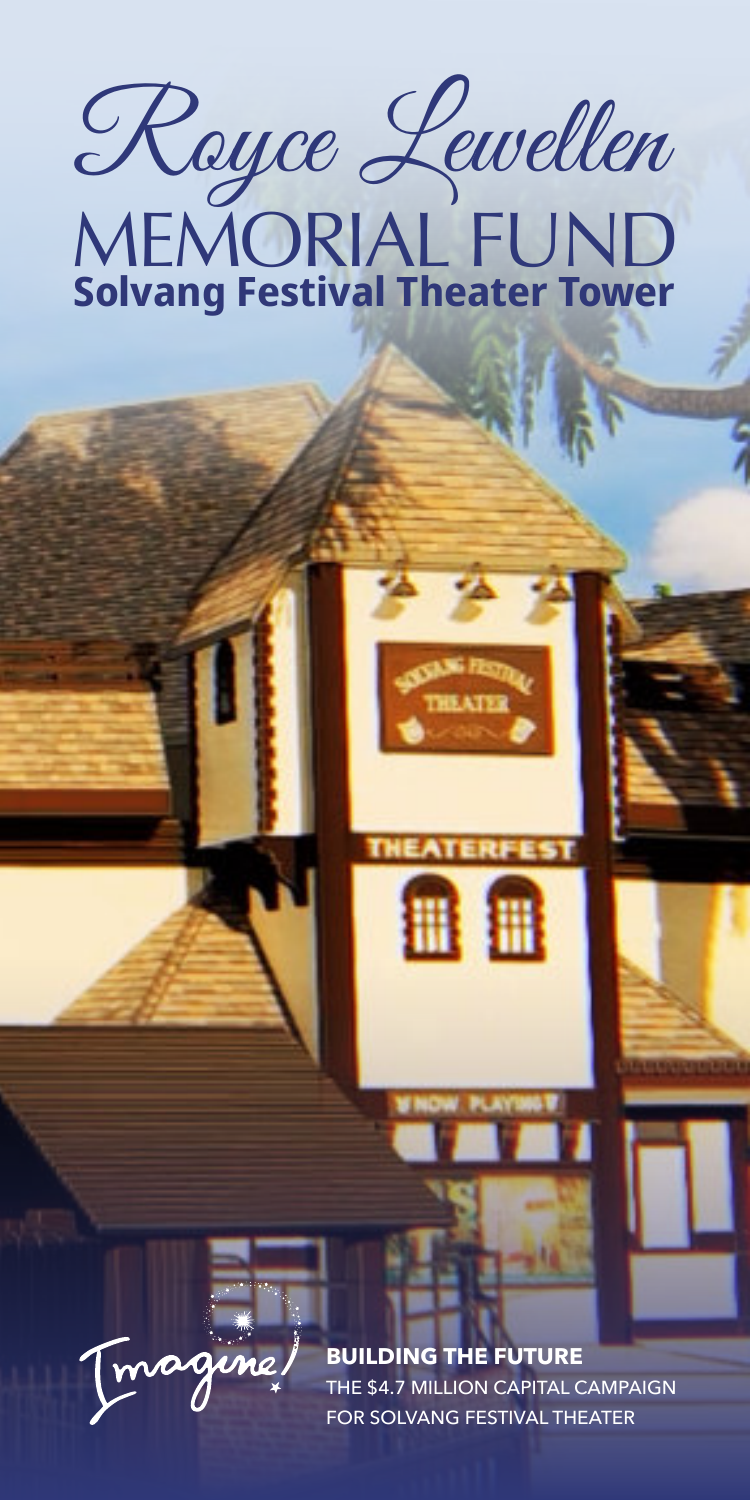# **Royce Lewellen**

(1931-2020)

- Community Leader
- Retired Judge
- Vintner
- Businessman
- Philanthropist
- Avid Backpacker



In the early 70's, Royce and other Solvang business leaders needed a way to boost tourism. They imagined a 700-seat theater to be PCPA's outdoor summer performance space, and to provide cultural enrichment for Valley and North County residents. Other community members answered the call and built the Solvang Festival Theater in just 58 days!

Twenty years later, Royce helped found the PCPA Foundation and served on its board for many years. His commitment was strong and enduring.

Recently, when it became clear that this beloved outdoor theater needed a major renovation, Royce was one of the first to donate and would have been first to ask others to join his effort.

Now we have a chance to honor Royce for his foresight and generous philanthropy.

*"Royce was a champion in life and a champion in the community."*

JIM GLINES

Chairman of the Board Community Bank of Santa Maria

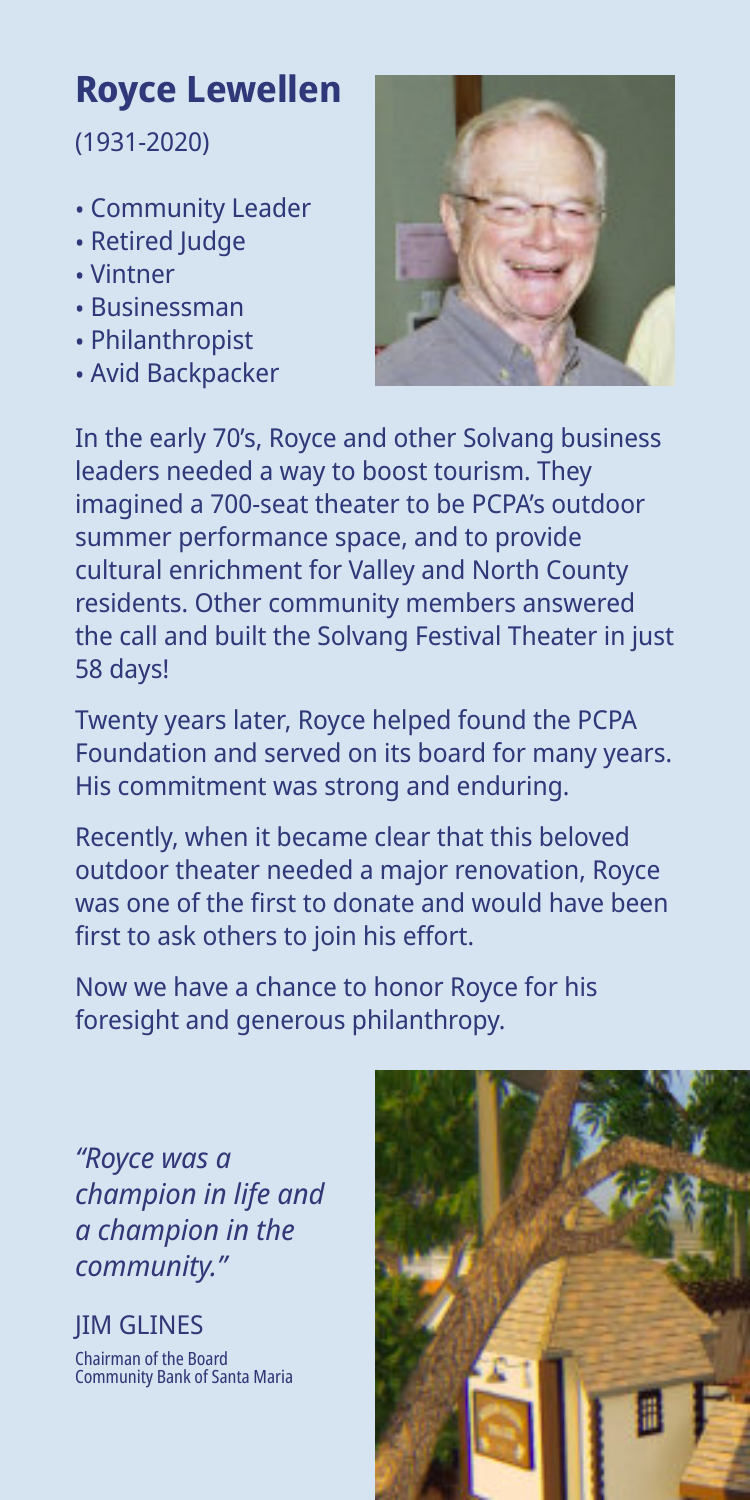## **Campaign to Rebuild the Theater**

After 46 years, with hundreds of plays and thousands of performances, the theater must be rebuilt to ensure:

- Structural Stability
- Improved Learning Venue for PCPA Students
- Performer, Crew, and Audience Safety
- Updated Electrical, Lighting, and Sound **Technology**
- Accessibility Requirements
- Performer and Audience Comfort (noise and cold-wind reduction)
- Preservation for Future Generations

#### **Royce Lewellen Memorial**

Goal: Raise funds toward the \$500,000 needed to put Royce's name on the iconic tower at the Theater's entrance. This is part of the \$4.7 million needed to rebuild the Theater—of which over 60 percent has been raised to date.